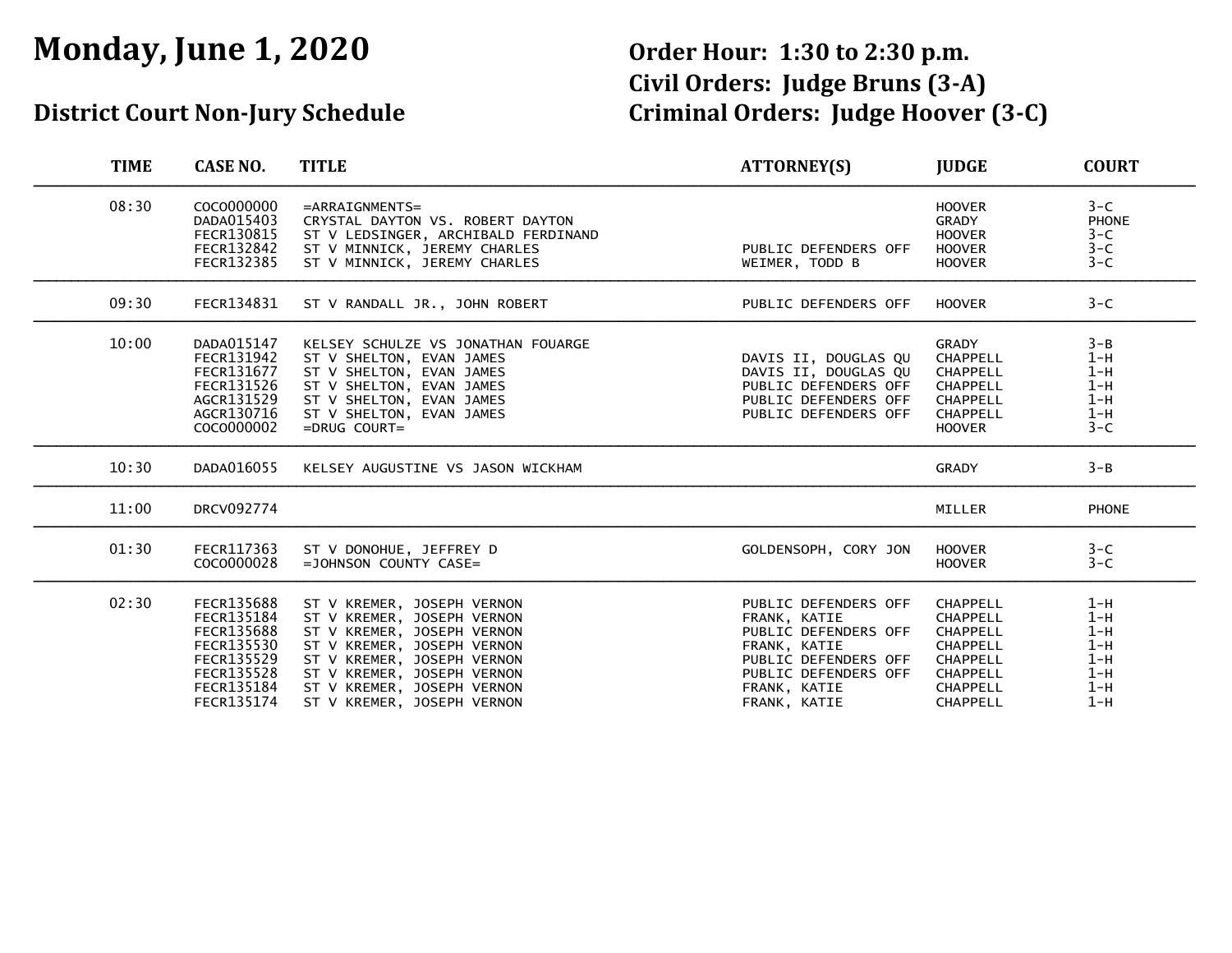### Linn County Associate District Court Schedule Monday, June 1, 2020

#### Primary Queue Judge: Judge Johnston Secondary Queue Judge: Judge Jones

| $\mathbf{1}$ , $\mathbf{1}$ . | Time  | Case No<br>--------- | Title                             | Attorney(s)          | Judge<br>--------- | Court<br>$- - - - -$ |
|-------------------------------|-------|----------------------|-----------------------------------|----------------------|--------------------|----------------------|
|                               | 08:30 |                      | =Juvenile Court=                  |                      | Liesveld           | BY PHONE             |
|                               | 08:30 |                      | =Juvenile Court=                  |                      | Finley             | BY PHONE             |
|                               | 08:30 |                      | =Appl. to Lift No Contact Order=  |                      | Johnston           | $1-F$                |
|                               |       | SRCR136077           | ST V LESLIE, TYSON EUGENE         | TUCKER, NEKEIDRA REN |                    |                      |
|                               | 08:30 |                      | =Appearances/Arraignments=        |                      | Scott              | $1 - E$              |
|                               |       | SRCR135596           | ST V BUCK, ALICIA KAY             | ELGES, JEREMY DAVID  |                    |                      |
|                               |       | AGCR136042           | ST V HEATH, JERRY WAYNE           |                      |                    |                      |
|                               |       | OWCR131973           | ST V HEIL, CHAWN MICHAEL          | WEIMER, TODD B       |                    |                      |
|                               |       | AGCR135640           | ST V KELLER, ASHLEY ANNE          | GARNER, LINDSAY CLAI |                    |                      |
|                               |       | AGCR135663           | ST V LEE III, KENNETH LEDALE      | DAVIS II, DOUGLAS QU |                    |                      |
|                               |       | SRCR135774           | ST V LOPEZ LOPEZ, GASPAR          | GARNER, LINDSAY CLAI |                    |                      |
|                               |       | AGCR135890           | ST V MEIER, BRITTANY JO           |                      |                    |                      |
|                               |       | OWCR135854           | ST V METCALF, CLAIR MARIE         |                      |                    |                      |
|                               |       | AGCR135506           | ST V MICHALEC, JACOB BERNARD      | JOHNSTON, TYLER CHRI |                    |                      |
|                               |       | AGCR135760           | ST V MORRISE, KIARA KATHY LA SHAE |                      |                    |                      |
|                               |       | SRCR135908           | ST V OLAH, ALEXANDREA LYN         | DAVIS II, DOUGLAS OU |                    |                      |
|                               |       | OWCR135650           | ST V PETTAWAY II, GREGORY         |                      |                    |                      |
|                               |       | SRCR135983           | ST V ROBINSON, RASAUNE            |                      |                    |                      |
|                               |       | SRCR136122           | ST V SCHOON, TROY LEE             |                      |                    |                      |
|                               |       | AGCR135571           | ST V SCHWOCK, KEITH DANIEL        | CMELIK, DAVID A      |                    |                      |
|                               |       | FECR130272           | ST V SIMMONS, JERAMY MICHAEL      | ELGES, JEREMY DAVID  |                    |                      |
|                               |       | SRCR135874           | ST V SLATON, BRADY SCOTT WAYNE    |                      |                    |                      |
|                               |       | AGCR135365           | ST V WYANT, DALTON DAVID          |                      |                    |                      |
|                               | 09:15 |                      | =Bond Review=                     |                      | Scott              | $1 - E$              |
|                               | 09:30 |                      | =Bond Review=                     |                      | Scott              | $1-E$                |
|                               | 09:45 |                      | $=$ Bond Review=                  |                      | Scott              | $1-E$                |
|                               | 10:00 |                      | =In Custody-Initial Appearance=   |                      | Scott              | $1-E$                |
|                               | 01:30 |                      | $=$ Juvenile Court=               |                      | Liesveld           | BY PHONE             |
|                               | 01:30 |                      | =Juvenile Court=                  |                      | Finley             | BY PHONE             |
|                               | 02:30 | JGJV037538           | Juvenile Guardianship             |                      | Keast              | JJC-A                |